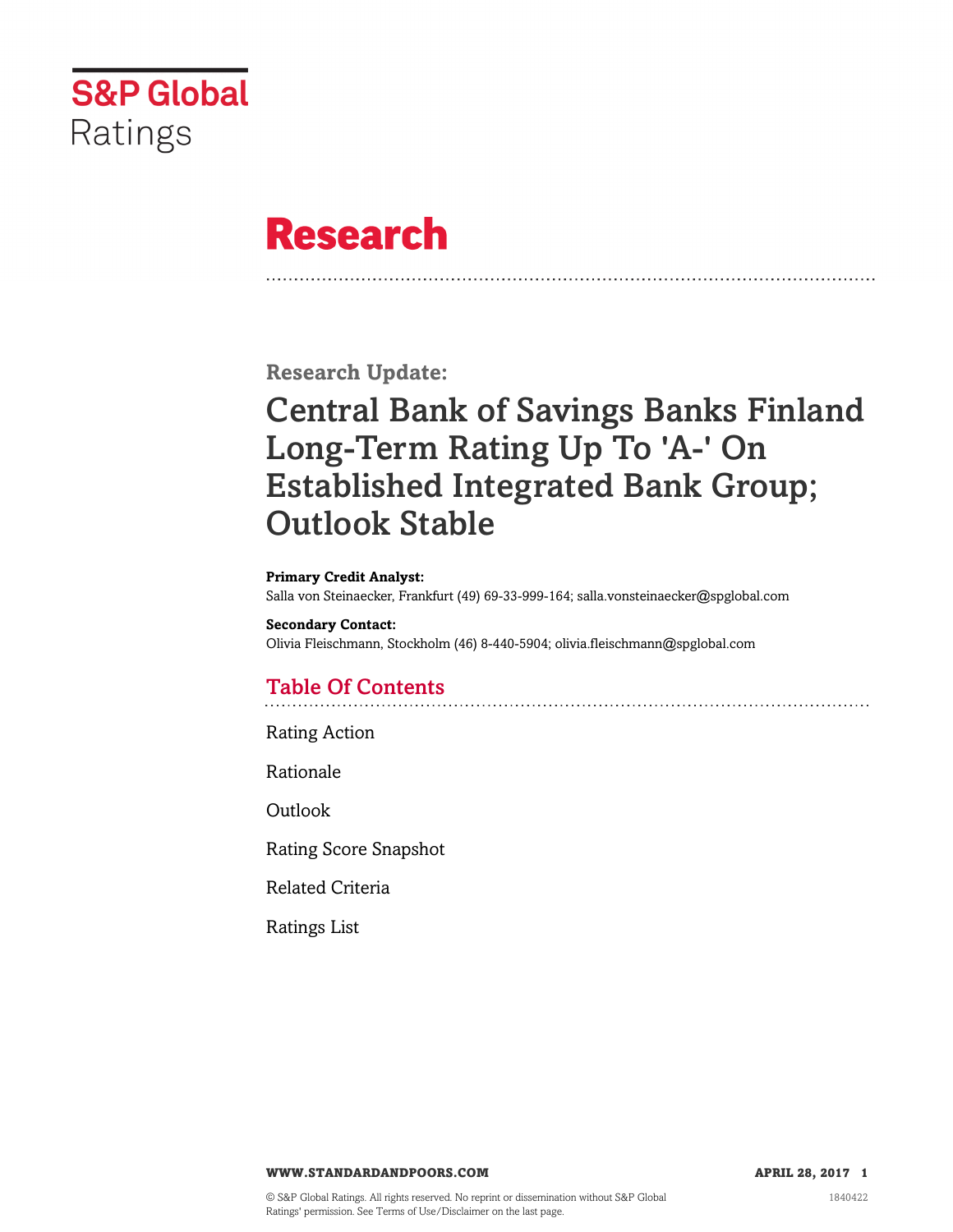## **Research Update:**

## Central Bank of Savings Banks Finland Long-Term Rating Up To 'A-' On Established Integrated Bank Group; Outlook Stable

- We believe Savings Bank Group of Finland is now operating as a cohesive banking group supported by its amalgamation underpinned by the joint and several liability between the members.
- The group achieved organic growth in 2016 enabled by the newly created funding access to both senior unsecured and secured issuance, as well as the improved outlook on the Finnish economy.
- We have therefore revised our assessment of the group's credit profile (GCP) to 'a-' from 'bbb+' on improved assessment of the group franchise.
- Consequently we are raising our long-term rating on the group's core subsidiary and central credit institution, Central Bank of Savings Banks Finland Plc, to 'A-' from 'BBB+'.
- The stable outlook reflects our expectation that Savings Bank Group will continue to benefit from the gradual recovery in the Finnish economy, mirrored in its sound operating profitability and very strong risk-adjusted capitalization.

### <span id="page-1-0"></span>Rating Action

On April 28, 2017, S&P Global Ratings raised its long-term counterparty credit rating on the central credit institution of the Finnish Savings Bank Group, Central Bank of Savings Banks Finland Plc (Sp Central Bank), to 'A-' from 'BBB+'. The outlook is stable. At the same time, the 'A-2' short-term counterparty credit rating on Sp Central Bank was affirmed.

## <span id="page-1-1"></span>Rationale

We now consider that the Savings Bank Group of Finland, with Sp Central Bank as the group's central credit institution, is operating as a cohesive banking group, demonstrated by a common strategy, unified risk culture, and guidelines. Furthermore in line with its plans, the group has now established access to both secured and unsecured funding, which allows it to resume growth of its lending business after sluggish development due to funding constraints in 2013-2015. The group ranks fifth in the Finnish banking sector with a stable market share of about 4%-5% in both customer loans and customer deposits. We now assess Savings Bank Group's business risk position as moderate, in line with other regional peers operating in the Nordics.

The group has started to benefit from its legal and operating setup in place since December 2014, seen in a 10% recorded loan growth in 2016 and stable operating profitability. Organic growth made up about half of the loan growth,

#### **WWW.STANDARDANDPOORS.COM APRIL 28, 2017 2**

1840422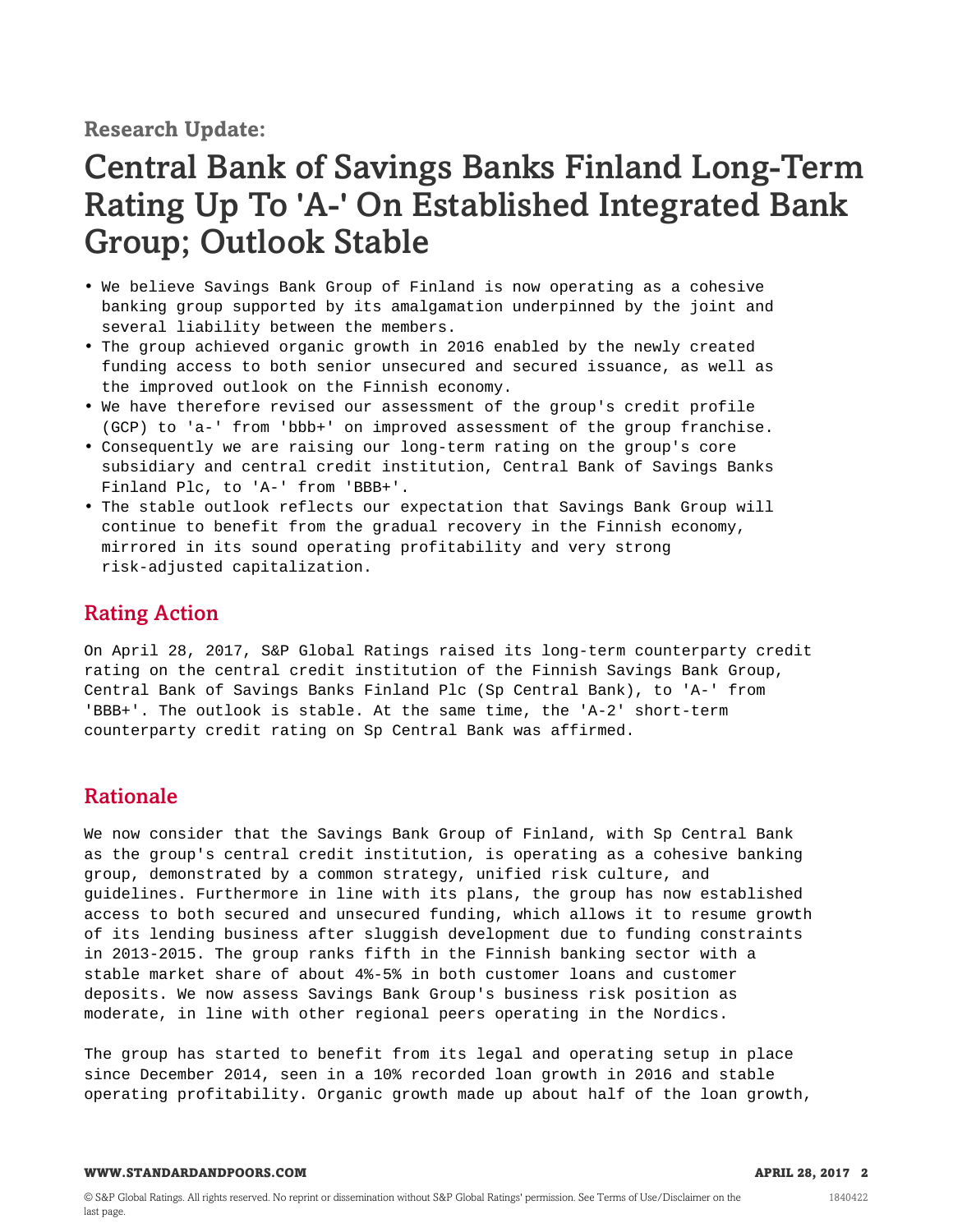*Research Update: Central Bank of Savings Banks Finland Long-Term Rating Up To 'A-' On Established Integrated Bank Group; Outlook Stable*

mainly driven by retail mortgage lending. The other half resulted from the transfer of the remaining loan assets from Aktia Bank, with whom the group cooperated in covered bond issuance. We expect the transfer of remaining loan assets to be completed by May 2017.

At the same time, the group has increased its cross-selling activities--especially in life insurance and asset management products--which we expect to lead to an increase in broad-based customers and a more diversified operating revenue base. We expect initiatives to combine the specialized product companies in the heart of the group to further improve the unified product offering. Similarly, the creation of a groupwide joint back office by merging existing back office companies will gradually improve operating efficiency. We expect the improving franchise to boost organic growth and profitability in 2017-2018.

In addition to the above, the group credit profile (GCP) reflects our 'a-' anchor for Finnish banks, and the group's very strong capital and earnings, mainly due to our expectation of an increase in our risk-adjusted capital (RAC) ratio to about 17.5%-18.0% in the next 12-24 months. It equally reflects the group's moderate risk position, due to concentration risks in its loan book, partly mitigated by a high level of collateralization; its average funding and adequate liquidity, owing to sound funding metrics; its sound funding profile, dominated by customer deposits; and its comfortable liquidity position. We assess the unsupported GCP at 'a-'.

We consider the group to have moderate systemic importance in Finland. However, we believe that the prospects for extraordinary government support appear uncertain for banks in Finland, and we no longer factor any such support into the GCP. We currently do not expect the group to build up a meaningful buffer of additional-loss absorbing capacity over the next two years, as the group will likely cover its minimum requirement of own funds and eligible liabilities by its capital and existing instruments.

We view Sp Central Bank as integral to the Savings Bank Group's operation, and therefore equalize our long-term rating on Sp Central Bank with the unsupported GCP.

### <span id="page-2-0"></span>**Outlook**

The stable outlook on Sp Central Bank reflects our view that the wider Savings Bank Group's strategic development as an amalgamation of deposit banks and the improving economic environment in Finland will support the group's business generation and operational efficiency over the next two years. Sp Central Bank is the group's central credit institution. We believe that the group's efforts in terms of common franchise, strategy, and risk management, as well as its more diversified funding profile, will improve its growth prospects and market position.

We could take a negative rating action if Savings Bank Group was not able to

#### **WWW.STANDARDANDPOORS.COM APRIL 28, 2017 3**

1840422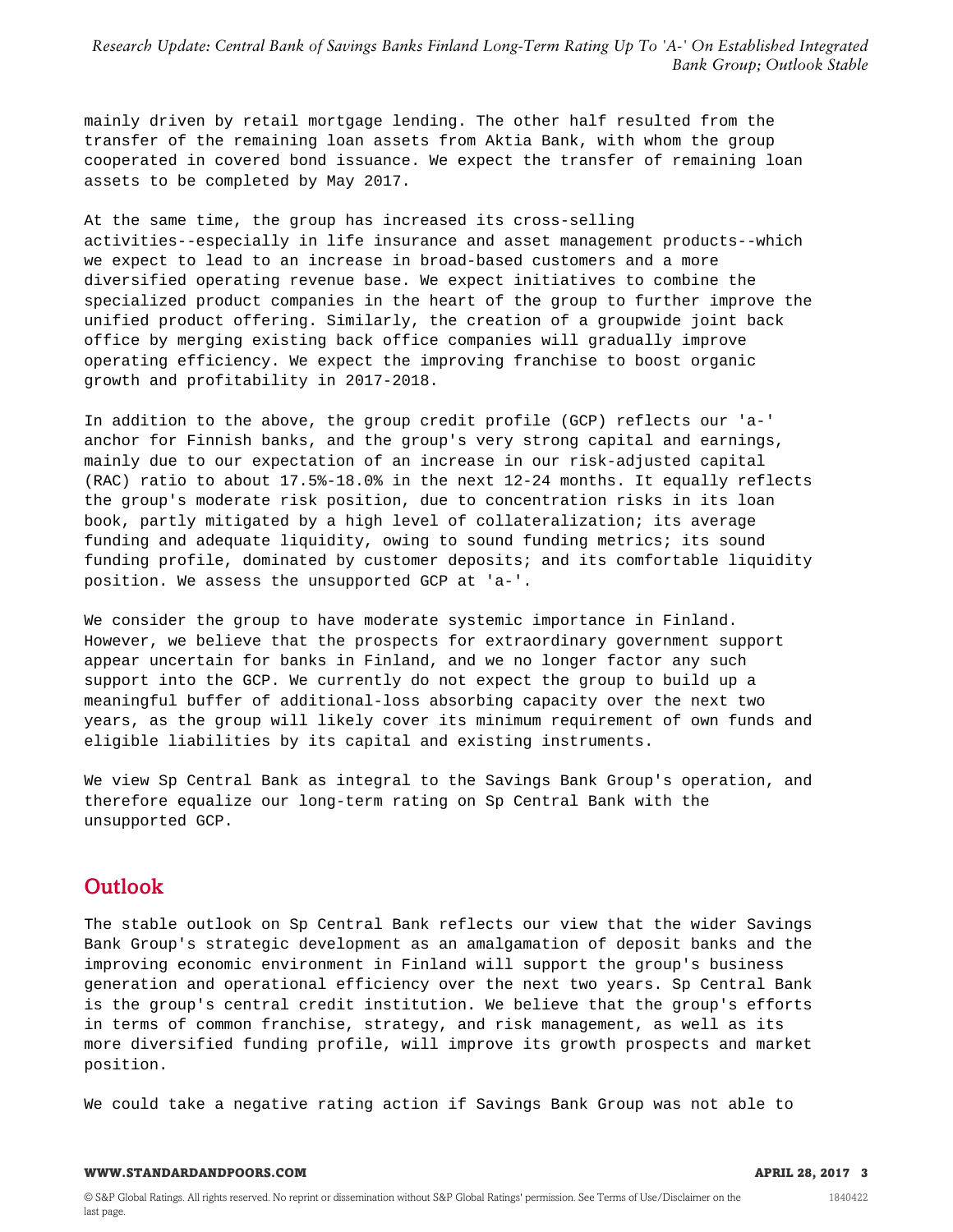*Research Update: Central Bank of Savings Banks Finland Long-Term Rating Up To 'A-' On Established Integrated Bank Group; Outlook Stable*

further strengthen its franchise and to diversify its operating revenues through asset management and life insurance. Any deficiencies in monitoring the loan growth and asset quality at member banks could also dilute the strength of the group's unified risk management.

<span id="page-3-0"></span>We consider a positive rating action unlikely at this stage.

## Rating Score Snapshot

|                      | To               | From                |
|----------------------|------------------|---------------------|
| Issuer Credit Rating | $A$ -/Stable/A-2 | $BBB+/Positive/A-2$ |
| SACP                 | $a-$             | $bbb +$             |
| Anchor               | $a -$            | $a -$               |
| Business position    | Moderate $(-1)$  | Weak $(-2)$         |
| Capital & earnings   | Very strong (+2) | Very strong $(+2)$  |
| Risk position        | Moderate $(-1)$  | Moderate $(-1)$     |
| Funding              | Average          | Average             |
| Liquidity            | Adequate $(0)$   | Adequate (0)        |
| Support              | 0                | O                   |

## <span id="page-3-1"></span>Related Criteria

- General Criteria: Methodology For Linking Long-Term And Short-Term Ratings , April 7, 2017
- Criteria Financial Institutions Banks: Bank Rating Methodology And Assumptions: Additional Loss-Absorbing Capacity, April 27, 2015
- General Criteria: Group Rating Methodology, Nov. 19, 2013
- Criteria Financial Institutions Banks: Quantitative Metrics For Rating Banks Globally: Methodology And Assumptions, July 17, 2013
- Criteria Financial Institutions Banks: Revised Market Risk Charges For Banks In Our Risk-Adjusted Capital Framework, June 22, 2012
- Criteria Financial Institutions Banks: Banking Industry Country Risk Assessment Methodology And Assumptions, Nov. 9, 2011
- Criteria Financial Institutions Banks: Banks: Rating Methodology And Assumptions, Nov. 9, 2011
- Criteria Financial Institutions Banks: Bank Capital Methodology And Assumptions, Dec. 6, 2010
- <span id="page-3-2"></span>• General Criteria: Use Of CreditWatch And Outlooks, Sept. 14, 2009

## Ratings List

Upgraded; Ratings Affirmed

To From

#### **WWW.STANDARDANDPOORS.COM APRIL 28, 2017 4**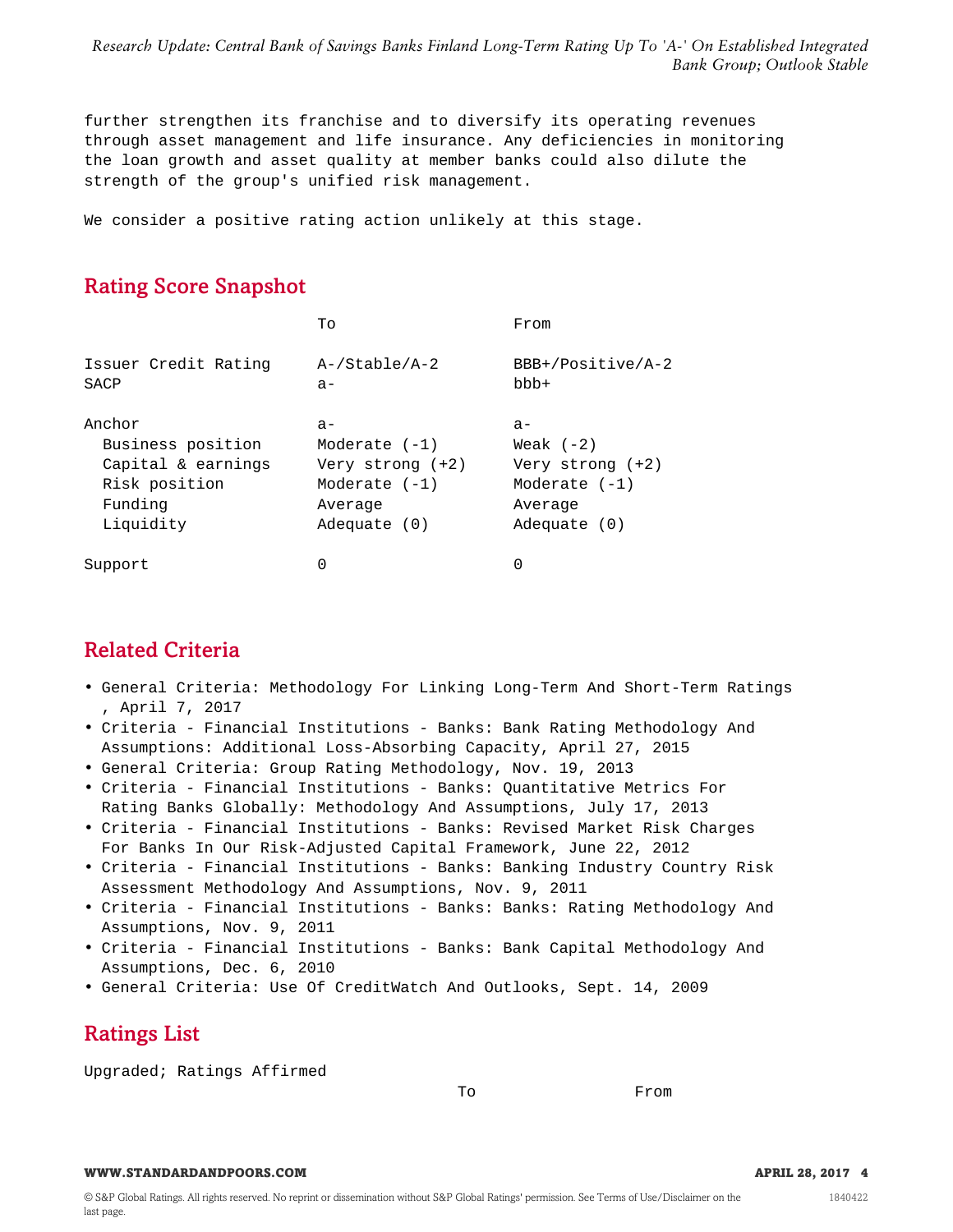*Research Update: Central Bank of Savings Banks Finland Long-Term Rating Up To 'A-' On Established Integrated Bank Group; Outlook Stable*

Central Bank of Savings Banks Finland Plc Counterparty Credit Rating A-/Stable/A-2 BBB+/Positive/A-2 Senior Unsecured A- BBB+

#### **Additional Contact:**

Industrial Ratings Europe; Corporate\_Admin\_London@spglobal.com

Certain terms used in this report, particularly certain adjectives used to express our view on rating relevant factors, have specific meanings ascribed to them in our criteria, and should therefore be read in conjunction with such criteria. Please see Ratings Criteria at www.standardandpoors.com for further information. Complete ratings information is available to subscribers of RatingsDirect at www.globalcreditportal.com and at spcapitaliq.com. All ratings affected by this rating action can be found on the S&P Global Ratings' public website at www.standardandpoors.com. Use the Ratings search box located in the left column. Alternatively, call one of the following S&P Global Ratings numbers: Client Support Europe (44) 20-7176-7176; London Press Office (44) 20-7176-3605; Paris (33) 1-4420-6708; Frankfurt (49) 69-33-999-225; Stockholm (46) 8-440-5914; or Moscow 7 (495) 783-4009.